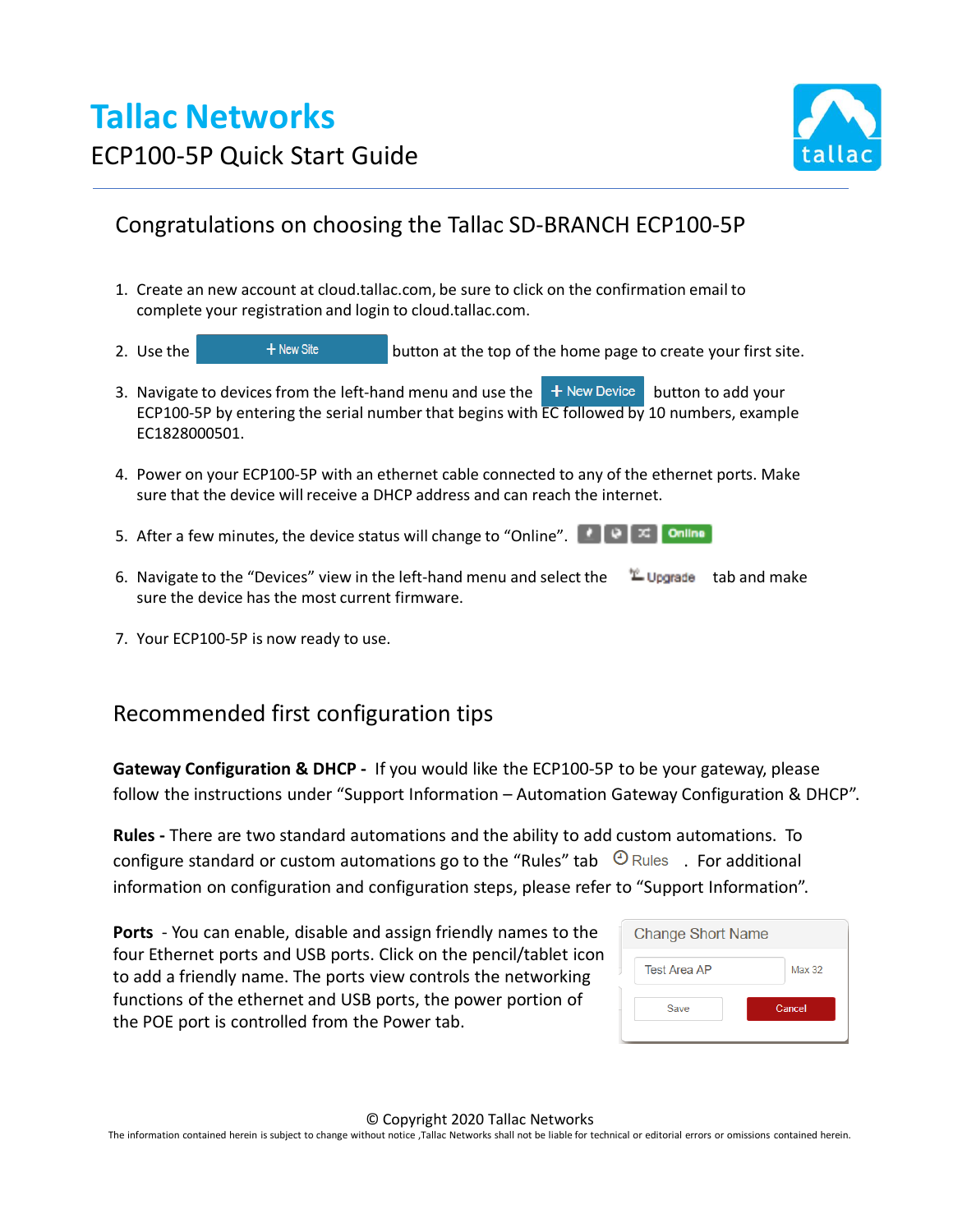

#### **Standard Automations:**

| Standard<br>Automations |                                             |             |
|-------------------------|---------------------------------------------|-------------|
|                         | Modem reboot when internet is not available |             |
|                         | WAN Assignments & Failover                  | <b>Edit</b> |

- **1) Automated WAN reboot**  This rule will reboot the broadband modem and router when the internet connection has been lost. Wait times, Retries and Alerts are user definable. To configure automated WAN reboots, go to the "Rules" tab  $\Theta$  Rules , "Standard Automations", move the toggle switch on the left to on (to the right)  $\bigcirc$  and select  $"Edit"$   $ZEdit$ .
- **2) WAN failover to LTE**  This rule will monitor the primary broadband connection and if it becomes unavailable will divert internet traffic to the USB modem. This rule also provides the ability to select specific business critical traffic to failover to LTE. Please refer to the ECP100-5P datasheet for compatible USB LTE modems from Verizon and AT&T. To configure WAN failover to LTE, go to the "Rules" tab  $\Theta$  Rules , "Standard Automations" and select "Edit" A Edit .

#### **Custom Automations:**

Custom Automations allow you to set customized rules and actions that can apply to one or more AC/Ethernet/USB ports. Custom animations include power on, power off and power cycling specific devices/ports, custom power schedules for repeated reboots, and custom monitoring rules and actions.

| <b>Power Schedule</b>   | $+$ New |  |
|-------------------------|---------|--|
|                         |         |  |
| <b>Monitoring Rules</b> | $+$ New |  |

**1) Custom Power Schedules** – allow you to quickly configure ongoing power reboot schedules to ensure ongoing network health or set specific schedules for powering on or off devices in the branch office. To configure custom power schedules, go to the "Rules" tab  $\Theta$  Rules , and in the "Power Schedule" section, select the "+New" button  $\mathbf{f}$  + New to configure a new rule.

© Copyright 2020 Tallac Networks

The information contained herein is subject to change without notice ,Tallac Networks shall not be liable for technical or editorial errors or omissions contained herein.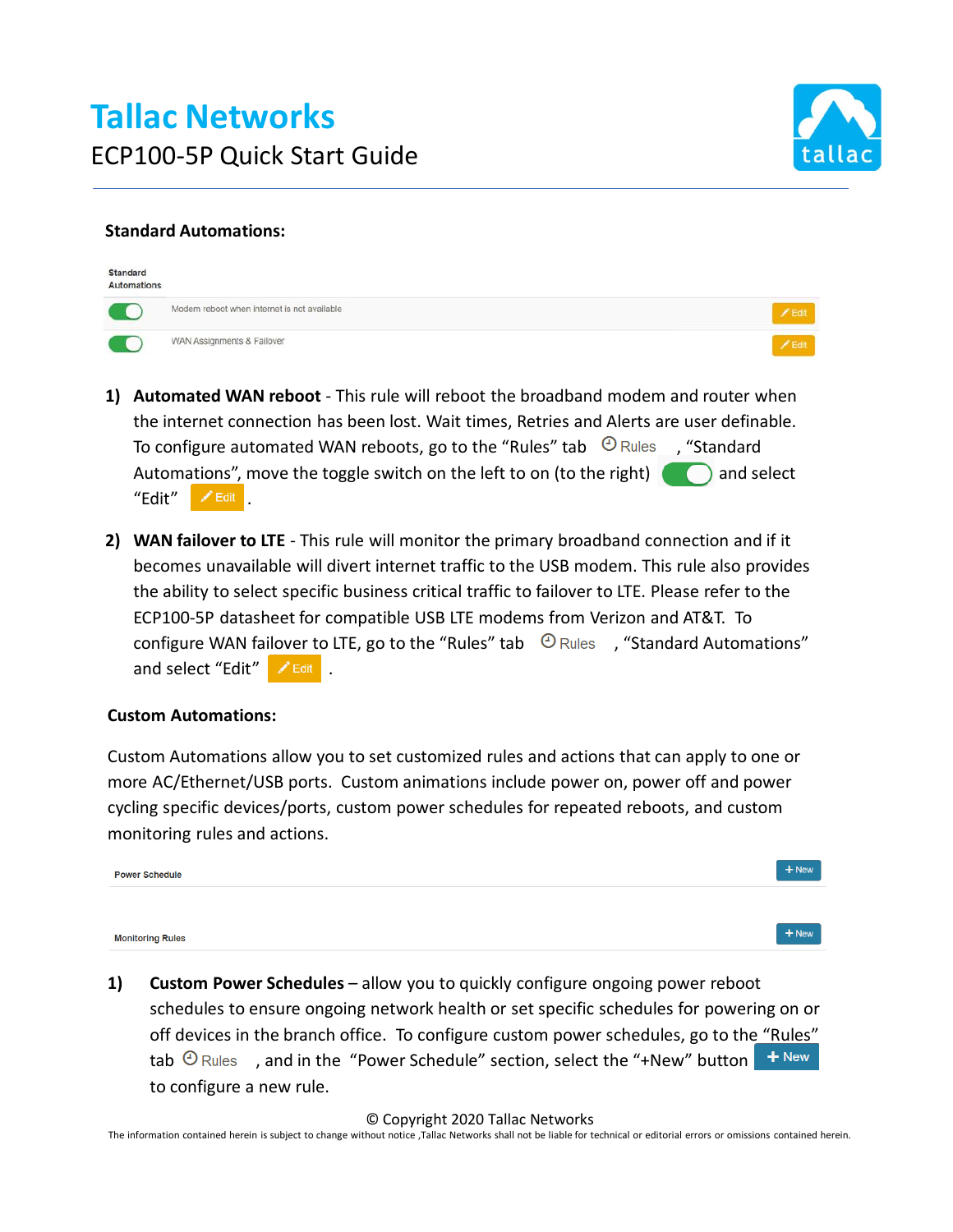

**2) Custom Monitoring Rules** – provide the ability to set customized rules and automated actions for Ping or HTTP tests for any port in addition to allowing easy customization of policies for test intervals, retries, and thresholds and alerts. To configure custom monitoring rules, go the "Rules" tab  $\Theta$  Rules and in the "Monitoring Rules" section, select the "+New" button  $\mathbf{t}$  + New  $\mathbf{t}$  to configure new monitoring rules.

**Discovery -** The ECP100-5P Discovery capability will discover and display a list of any connected devices in the branch office. To enable discovery go to the "Actions" gear wheel on the upper right side of the device view screen and select "Enable Discovery".



To view the list of discovered clients, go to the "Site" level on the left navigation bar and go to the "Discovered Clients" tab <sup>@</sup> Discovered Clients . You can select different views of discovered clients by selecting hour, day, week or month views  $\Box$  Hour  $\Box$  Day  $\Box$  Week  $\Box$  Month

**Vulnerability Scans -** Vulnerability Scans perform a scan/penetration test to identify open and possibly vulnerable application services. The vulnerability scan scans devices on the network, determines what application ports are open and closed, does OS fingerprinting and identifies the version of services that are running in addition to evaluating those services for vulnerabilities.

The scan provides a detailed report that can be exported and archived to support security, compliance, and auditing. To run Vulnerability Scans go to the "Site" level on the left navigation bar and go to the "Discovered Clients" tab  $\Theta$  Discovered Clients . Push the "Start" button Start under the client scan column to start a scan on a specific device. Once the vulnerability scan is completed push the "View" button  $\frac{1}{2}$  View to view the specific report.

**WAN/Internet Statistics** – provides continuous monitoring of WAN/internet connectivity and provides WAN statistic reports and usage by client. You can select specific report views via customizable time period snapshots for reporting by hour, day, week or month views

© Copyright 2020 Tallac Networks

The information contained herein is subject to change without notice ,Tallac Networks shall not be liable for technical or editorial errors or omissions contained herein.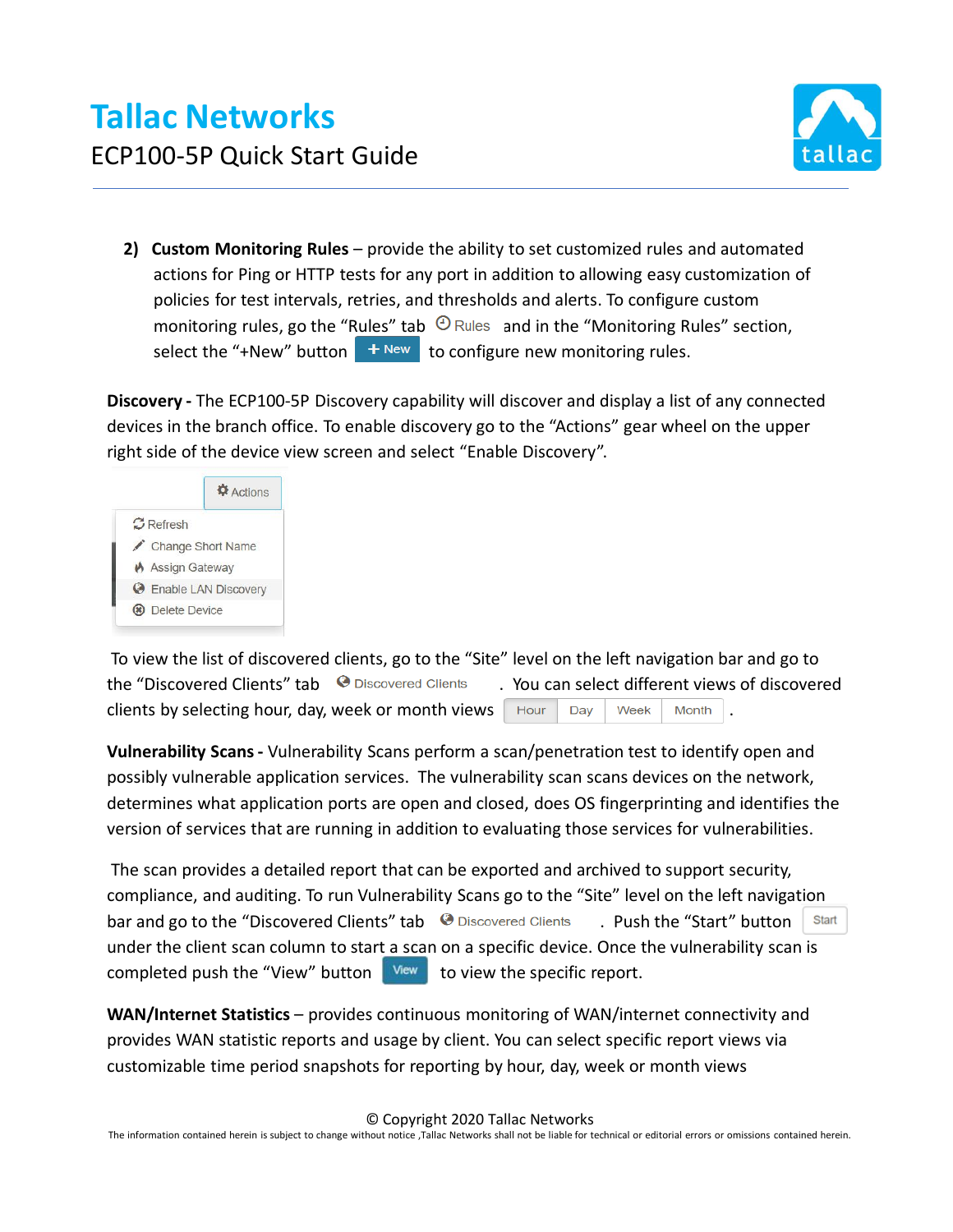

Hour Day Week Month . To view WAN/internet statistics, go to the Site on the left navigation bar and select the "Internet Traffic" tab lumerinet Traffic .

**Secure VPN Connectivity** – allows you to establish a secure connection to the LAN allowing access to the local network, web UI, and console of any type of networked device. For more information on how to enable this feature, please contact support@tallac.com.